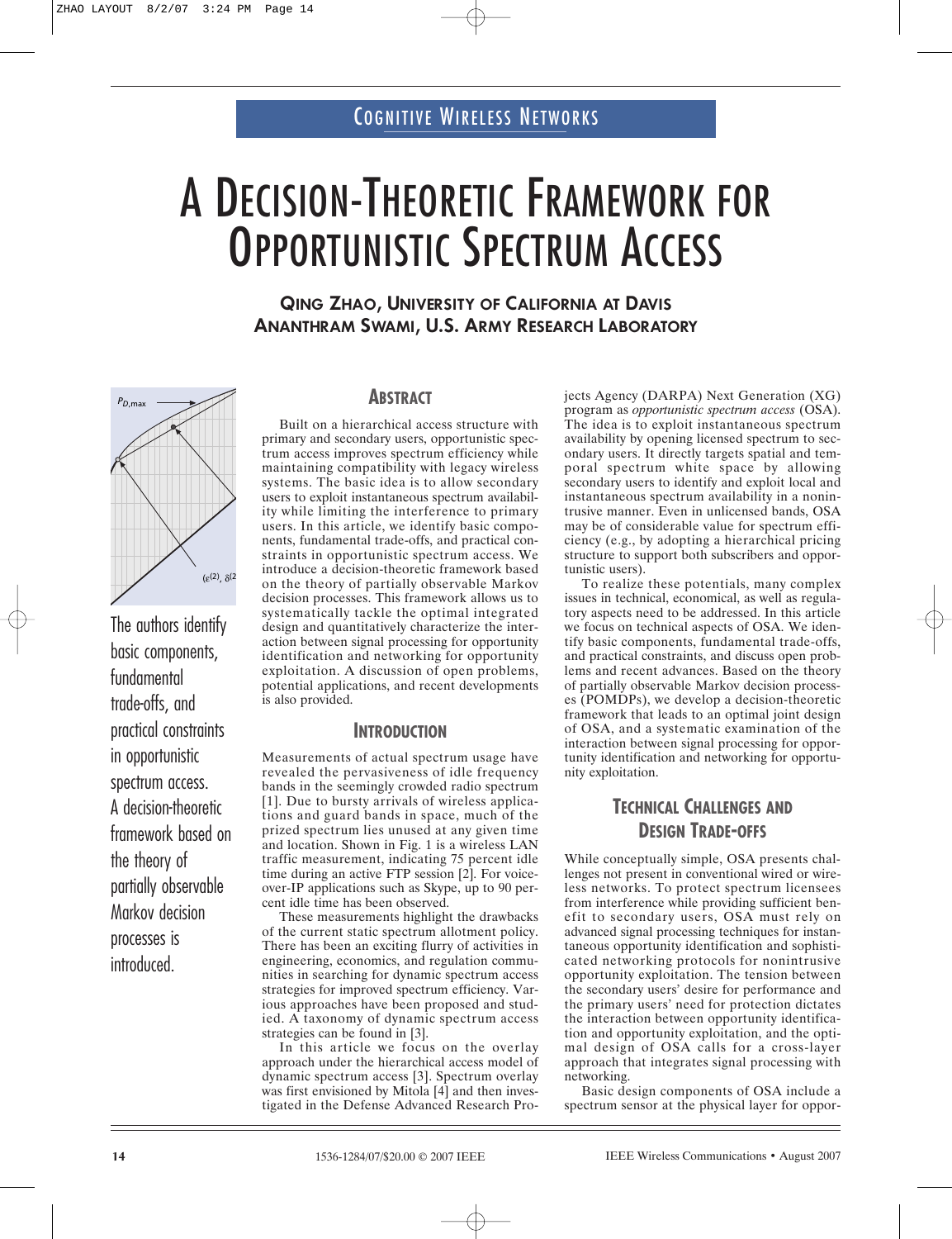| <b>Report Documentation Page</b>                                                                                                                                                                                                                                                                                                                                                                                                                                                                                                                                                                                                                                                                                                                                                                                                                                                                                                                                                   |                             |                                           |                                                   | Form Approved<br>OMB No. 0704-0188                 |                           |  |
|------------------------------------------------------------------------------------------------------------------------------------------------------------------------------------------------------------------------------------------------------------------------------------------------------------------------------------------------------------------------------------------------------------------------------------------------------------------------------------------------------------------------------------------------------------------------------------------------------------------------------------------------------------------------------------------------------------------------------------------------------------------------------------------------------------------------------------------------------------------------------------------------------------------------------------------------------------------------------------|-----------------------------|-------------------------------------------|---------------------------------------------------|----------------------------------------------------|---------------------------|--|
| Public reporting burden for the collection of information is estimated to average 1 hour per response, including the time for reviewing instructions, searching existing data sources, gathering and<br>maintaining the data needed, and completing and reviewing the collection of information. Send comments regarding this burden estimate or any other aspect of this collection of information,<br>including suggestions for reducing this burden, to Washington Headquarters Services, Directorate for Information Operations and Reports, 1215 Jefferson Davis Highway, Suite 1204, Arlington<br>VA 22202-4302. Respondents should be aware that notwithstanding any other provision of law, no person shall be subject to a penalty for failing to comply with a collection of information if it<br>does not display a currently valid OMB control number.                                                                                                                 |                             |                                           |                                                   |                                                    |                           |  |
| 1. REPORT DATE<br><b>AUG 2007</b>                                                                                                                                                                                                                                                                                                                                                                                                                                                                                                                                                                                                                                                                                                                                                                                                                                                                                                                                                  |                             | 2. REPORT TYPE                            |                                                   | <b>3. DATES COVERED</b>                            | 00-00-2007 to 00-00-2007  |  |
| <b>4. TITLE AND SUBTITLE</b>                                                                                                                                                                                                                                                                                                                                                                                                                                                                                                                                                                                                                                                                                                                                                                                                                                                                                                                                                       |                             | 5a. CONTRACT NUMBER                       |                                                   |                                                    |                           |  |
| A Decision-Theoretic Framework for Opportunistic Spectrum Access                                                                                                                                                                                                                                                                                                                                                                                                                                                                                                                                                                                                                                                                                                                                                                                                                                                                                                                   |                             | 5b. GRANT NUMBER                          |                                                   |                                                    |                           |  |
|                                                                                                                                                                                                                                                                                                                                                                                                                                                                                                                                                                                                                                                                                                                                                                                                                                                                                                                                                                                    |                             |                                           |                                                   | 5c. PROGRAM ELEMENT NUMBER                         |                           |  |
| 6. AUTHOR(S)                                                                                                                                                                                                                                                                                                                                                                                                                                                                                                                                                                                                                                                                                                                                                                                                                                                                                                                                                                       |                             |                                           |                                                   | 5d. PROJECT NUMBER                                 |                           |  |
|                                                                                                                                                                                                                                                                                                                                                                                                                                                                                                                                                                                                                                                                                                                                                                                                                                                                                                                                                                                    |                             |                                           |                                                   | 5e. TASK NUMBER                                    |                           |  |
|                                                                                                                                                                                                                                                                                                                                                                                                                                                                                                                                                                                                                                                                                                                                                                                                                                                                                                                                                                                    |                             |                                           |                                                   | 5f. WORK UNIT NUMBER                               |                           |  |
| 7. PERFORMING ORGANIZATION NAME(S) AND ADDRESS(ES)<br>University of California, Department of Electrical and Computer<br>Engineering, Davis, CA, 95616                                                                                                                                                                                                                                                                                                                                                                                                                                                                                                                                                                                                                                                                                                                                                                                                                             |                             |                                           |                                                   | 8. PERFORMING ORGANIZATION<br><b>REPORT NUMBER</b> |                           |  |
| 9. SPONSORING/MONITORING AGENCY NAME(S) AND ADDRESS(ES)                                                                                                                                                                                                                                                                                                                                                                                                                                                                                                                                                                                                                                                                                                                                                                                                                                                                                                                            |                             |                                           |                                                   | 10. SPONSOR/MONITOR'S ACRONYM(S)                   |                           |  |
|                                                                                                                                                                                                                                                                                                                                                                                                                                                                                                                                                                                                                                                                                                                                                                                                                                                                                                                                                                                    |                             | 11. SPONSOR/MONITOR'S REPORT<br>NUMBER(S) |                                                   |                                                    |                           |  |
| 12. DISTRIBUTION/AVAILABILITY STATEMENT<br>Approved for public release; distribution unlimited                                                                                                                                                                                                                                                                                                                                                                                                                                                                                                                                                                                                                                                                                                                                                                                                                                                                                     |                             |                                           |                                                   |                                                    |                           |  |
| <b>13. SUPPLEMENTARY NOTES</b>                                                                                                                                                                                                                                                                                                                                                                                                                                                                                                                                                                                                                                                                                                                                                                                                                                                                                                                                                     |                             |                                           |                                                   |                                                    |                           |  |
| 14. ABSTRACT<br>Built on a hierarchical access structure with primary and secondary users, opportunistic spectrum access<br>improves spectrum efficiency while maintaining compatibility with legacy wireless systems. The basic idea<br>is to allow secondary users to exploit instantaneous spectrum availability while limiting the interference to<br>primary users. In this article, we identify basic components fundamental trade-offs, and practical<br>constraints in opportunistic spectrum access. We introduce a decision-theoretic framework based on the<br>theory of partially observable Markov decision processes. This framework allows us to systematically<br>tackle the optimal integrated design and quantitatively characterize the interaction between signal<br>processing for opportunity identification and networking for opportunity exploitation. A discussion of open<br>problems potential applications, and recent developments is also provided. |                             |                                           |                                                   |                                                    |                           |  |
| <b>15. SUBJECT TERMS</b>                                                                                                                                                                                                                                                                                                                                                                                                                                                                                                                                                                                                                                                                                                                                                                                                                                                                                                                                                           |                             |                                           |                                                   |                                                    |                           |  |
| 16. SECURITY CLASSIFICATION OF:                                                                                                                                                                                                                                                                                                                                                                                                                                                                                                                                                                                                                                                                                                                                                                                                                                                                                                                                                    | 17. LIMITATION OF           | 18. NUMBER                                | 19a. NAME OF                                      |                                                    |                           |  |
| a. REPORT<br>unclassified                                                                                                                                                                                                                                                                                                                                                                                                                                                                                                                                                                                                                                                                                                                                                                                                                                                                                                                                                          | b. ABSTRACT<br>unclassified | c. THIS PAGE<br>unclassified              | <b>ABSTRACT</b><br>Same as<br><b>Report (SAR)</b> | OF PAGES<br>7                                      | <b>RESPONSIBLE PERSON</b> |  |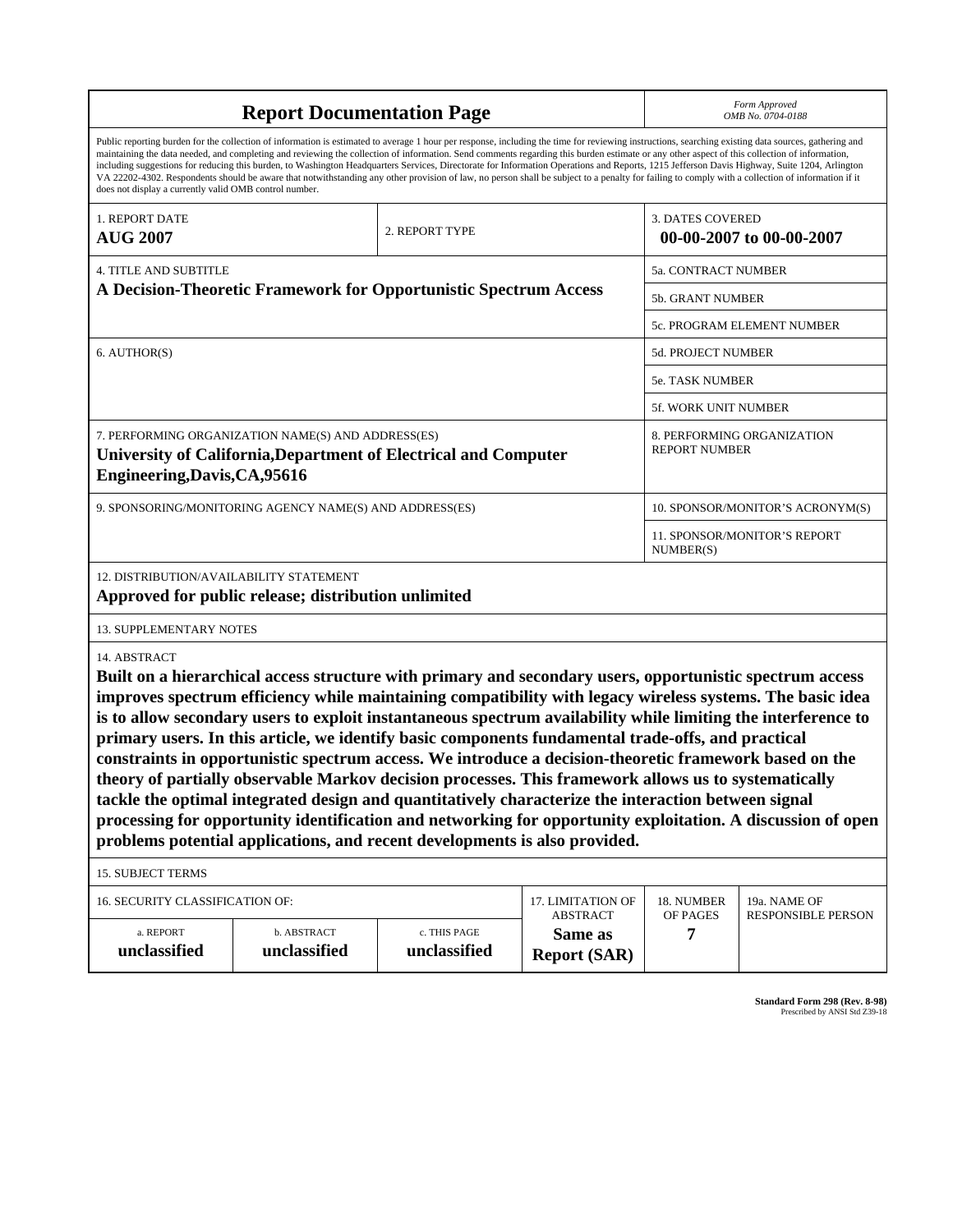tunity identification, a sensing policy at the medium access control (MAC) layer for realtime decisions about which channels in the spectrum to sense, and an access policy, also at the MAC layer, to determine whether to access based on the sensing outcome. These three components should be jointly designed to maximize the throughput of secondary users while limiting the interference to primary users.

## **SPECTRUM SENSOR: FALSE ALARM VS. MISS DETECTION**

The spectrum sensor of a secondary user identifies spectrum opportunities by detecting the presence of primary signals (i.e., by performing a binary hypothesis test). Sensing errors are inevitable: false alarms occur when idle channels are detected as busy, and miss detections occur when busy channels are detected as idle. In the event of a false alarm, a spectrum opportunity is overlooked by the sensor, and eventually wasted if the access policy trusts the sensing outcome. On the other hand, miss detections may lead to collisions with primary users. While both types of sensing errors are undesirable, reducing the occurrence of one generally comes at the price of increasing the occurrence of the other. Consider, for example, an energy detector. Choosing a larger energy detection threshold reduces the probability of a false alarm but increases the probability of miss detection. The trade-off between false alarm and miss detection is thus an important issue and should be addressed by considering the impact of sensing errors on the MAC layer performance in terms of throughput and collision probability. On a more fundamental level, which criterion should be adopted in the design of the spectrum sensor, Bayes or Neyman-Pearson (NP)? If the former, how do we choose the risks? If the latter, how should we set the constraint on the probability of false alarm?

## **SENSING POLICY: GAINING IMMEDIATE ACCESS VS. GAINING INFORMATION FOR FUTURE USE**

Due to hardware limitations and the energy cost of spectrum monitoring, a secondary user may not be able to sense all the channels in the spectrum simultaneously. A sensing policy is thus necessary for intelligent channel selection to track the rapidly varying spectrum opportunities. The purpose of the sensing policy is twofold: catch a spectrum opportunity for immediate access, and obtain statistical information on spectrum occupancy for better opportunity tracking in the future. A balance has to be reached between these two often conflicting objectives, and the trade-off should adapt to the bursty traffic and energy constraint of the secondary user. When the user has no data to transmit, is it worthwhile to continue spending energy on spectrum monitoring? If so, how should the sensing policy change given that immediate spectrum access is no longer necessary? Clearly, such decisions should be made by taking into account the accuracy and energy consumption characteristics of the spectrum sensor.



■ **Figure 1.** *A wireless LAN traffic measurement during an active FTP session.* 

## **ACCESS POLICY: AGGRESSIVE VS. CONSERVATIVE**

Based on the imperfect sensing outcomes given by the spectrum sensor, the secondary user needs to decide whether to access. The objective of the access policy is to minimize the chance of overlooking an opportunity without violating the constraint of being nonintrusive. Whether the secondary user should adopt an aggressive or a conservative access policy depends on the operating characteristics (probability of false alarm vs. probability of miss detection) of the spectrum sensor, and joint design of them is necessary for optimality.

The above discussion provides a glimpse into the design complexity of OSA in a dynamic network environment with fading, random traffic, energy constraints, and competing distributed users. Is the optimal joint design tractable? Even if we arrive at an optimal solution, will it be too complicated to implement and too sensitive to environmental changes to be useful?

# **A DECISION-THEORETIC FRAMEWORK BASED ON POMDP**

As an initial attempt to address the technical challenges outlined above, we introduce a decision-theoretic framework. Based on the theory of POMDP, this framework integrates the three basic components of OSA, leading to an optimal joint design of signal processing algorithms for opportunity identification and networking protocols for opportunity exploitation.

POMDP often suffers from the curse of dimensionality. The constraint on interference to primary users further complicates the problem. We have shown that, surprisingly, the structure of OSA admits a separation principle that decouples the design of the sensing policy from that of the spectrum sensor and access policy. This separation principle reveals the optimality of the myopic approach to design of the spectrum sensor and access policy, leading to closed-form optimal solutions. Furthermore, the design of the sensing policy is reduced to an unconstrained POMDP, where optimality can be achieved with deterministic policies. These results suggest a favorable trade-off between optimality and complexity of the OSA design.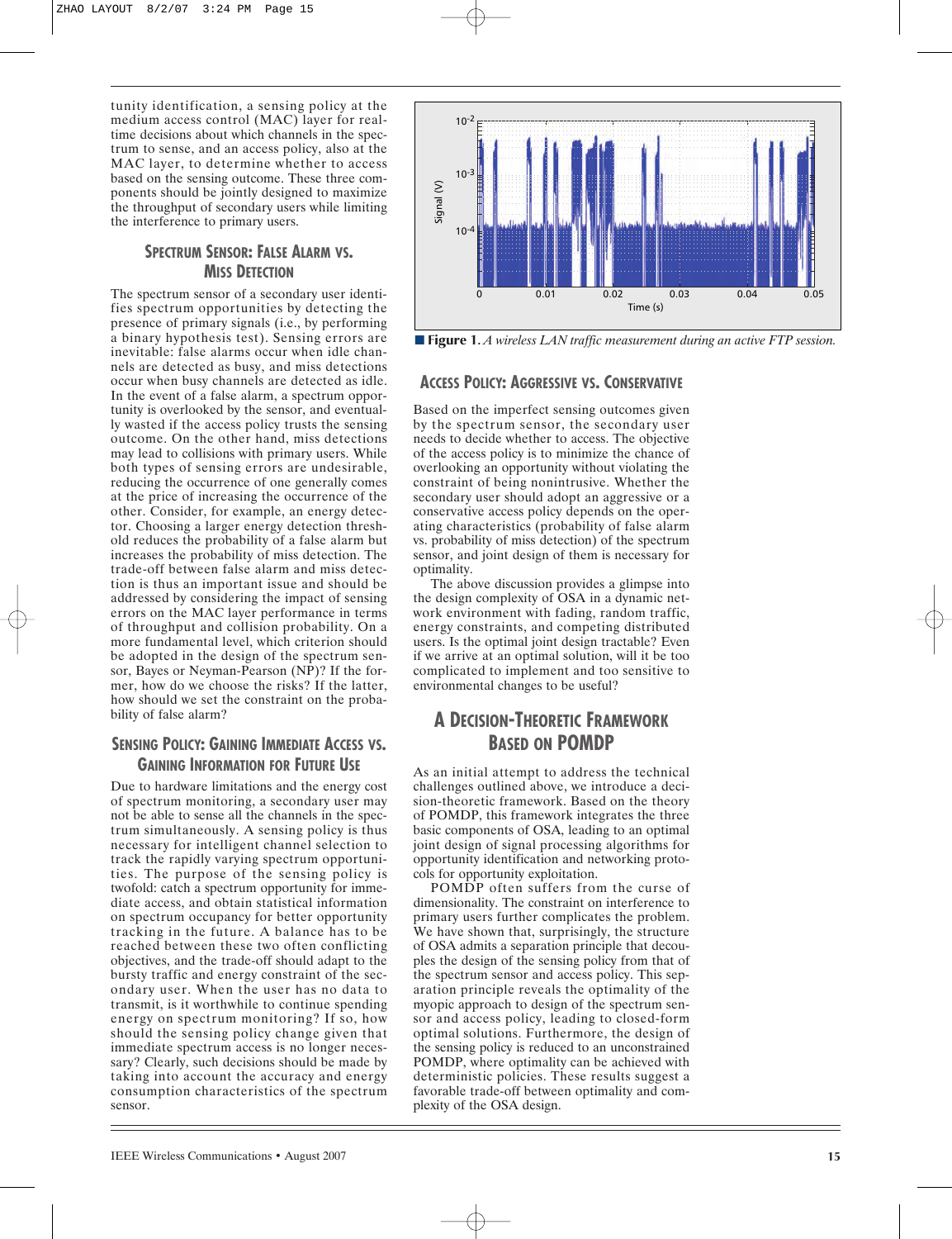

■ **Figure 2.** *Illustration of the set of all feasible sensor operating points (the operating point (*ε*,* δ*) can be achieved by randomizing between the optimal NP detectors designed under the constraints that the false alarm probability is no larger than*  $\varepsilon^{(1)}$  *and*  $\varepsilon^{(2)}$ *, respectively*).

## **NETWORK MODEL**

Consider a spectrum consisting of *N* channels, each with bandwidth  $B_i$  ( $i = 1, \dots, N$ ). These N channels are allocated to a network of primary users who communicate according to a synchronous slot structure. The traffic statistics of the primary network are such that the occupancy of these *N* channels follows a discrete-time Markov process with  $2^N$  states, where the state is defined as the availability (idle or busy) of each channel.

We consider a group of secondary users seeking spectrum opportunities in these *N* channels. We focus on an ad hoc network where secondary users sense and access the spectrum independently. In each slot, a secondary user chooses a set of channels to sense and a set of channels to access based on the sensing outcome. Limited by its hardware constraints and energy supply, a secondary user can sense no more than  $L_1$  ( $L_1 \leq$ *N*) and access no more than  $L_2$  ( $L_2 \le L_1$ ) channels in each slot. To simplify notations and illustrate the basic idea, we consider  $L_1 = L_2 = 1$ . The decision-theoretic framework presented in this article, however, applies to the general case.

#### **BASIC DESIGN COMPONENTS**

As noted earlier, OSA has three basic design components: a spectrum sensor, a sensing policy, and an access policy.

**Spectrum Sensor** — By performing a binary hypotheses test, the spectrum sensor detects the presence of primary users in a chosen channel. Referred to as the receiver operating characteristic (ROC), the probabilities of false alarm and miss detection  $(ε, δ)$  specify the performance of the spectrum sensor. For a given ε, the largest achievable probability of detection  $P_{D,\text{max}}(\varepsilon)$  (or equivalently, the smallest achievable probability of miss detection  $\delta_{\min}(\varepsilon)$  $= 1 - P_{D,\text{max}}(\varepsilon)$  can be attained by the optimal NP detector with the constraint that the false alarm probability is no larger than ε, or by an optimal Bayesian detector with a suitable set of risks [5, Sec. 2.2.1]. As illustrated in Fig. 2, the best ROC curve  $P_{D,\text{max}}$  forms the upper boundary of the feasible set of operating points. We also note that every feasible operating point  $(\epsilon, \epsilon)$ δ) lies on a line that connects two boundary points and hence can be achieved by randomizing between two optimal NP detectors with properly chosen constraints on the probability of false alarm [5, Sec. 2.2.2]. Therefore, the design of the spectrum sensor is reduced to the choice of the desired sensor operating point. In other words, our objective is to find, sequentially in each slot, the optimal sensor operating point  $(\varepsilon^*, \delta^*)$  in the feasible set to achieve the best trade-off between false alarm and miss detection. Note that the optimal operating point may vary from slot to slot.

**Sensing and Access Policies** — The sensing policy decides, sequentially in each slot, which channel to sense, and the access policy determines whether to transmit based on the sensing outcome. When the secondary user accesses an idle channel, a reward is accrued in this slot (e.g., we can define reward as the number of bits delivered). On the other hand, a collision with primary users occurs when accessing a busy channel.

The joint design of OSA is to choose the sensing and access policies together with the sensor operating policy that specifies the operating point  $(ε, δ)$  in each slot. The objective is to maximize the total expected reward accumulated over time under the constraint that the probability of colliding with primary users is capped below a prescribed level.

#### **CONSTRAINED POMDP FORMULATION**

Due to partial spectrum monitoring and sensing errors, the internal state of the underlying Markov process that models spectrum occupancy cannot be fully observed. Considering the constraint on the collision probability, we can formulate the joint design of OSA as a constrained POMDP as detailed below.

**Reward and Objective Functions** — A natural definition of reward is the number of bits delivered. For example, the reward for accessing an idle channel a can be defined as the bandwidth of channel *a*,

$$
R=B_a.
$$

In a fading environment, the reward may also depend on the random fading gain of channel *a*.

We can define the objective function as the expected total number of bits transmitted in *T* slots:

$$
J \triangleq \mathbf{E} \left[ \sum_{t=1}^{T} R(t) \right]. \tag{1}
$$

Note that the reward *R*(*t*) obtained in slot *t* depends on the sensing action (which channel to choose), the access action (whether to transmit), the sensor operating point  $(\varepsilon(t),\delta(t))$ , and the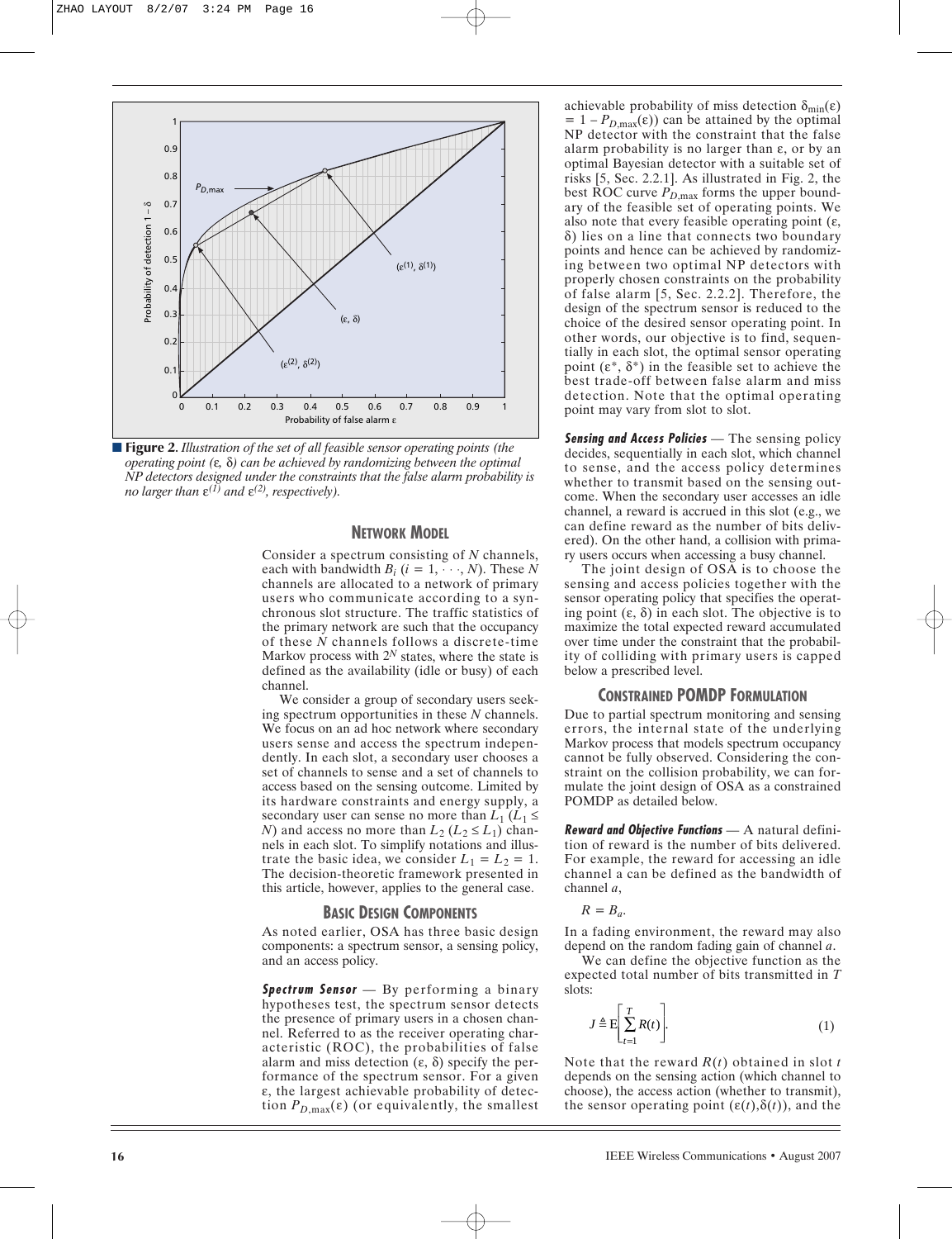state of the underlying Markov process (channel availability) in slot *t*.

This objective function is particularly appropriate when the underlying Markovian model only holds for a small number of slots due to rapid variations in spectrum occupancy statistics. When the spectrum usage of primary users is relatively static, we can use the transmission rate averaged over an infinite horizon or the total discounted bits as the objective:

$$
J = \lim_{T \to \infty} \frac{1}{T} \mathbb{E} \left[ \sum_{t=1}^{T} R(t) \right], \text{ or } J = \mathbb{E} \left[ \sum_{t=1}^{\infty} \eta^{t} R(t) \right],
$$

where  $0 < \eta < 1$  is the discount factor. The latter is more appropriate for delay-sensitive messages where transmissions in the future are less rewarding.

**Constraint and Joint Design** — The design constraint is on the interference to primary users. Let ζ denote the maximum probability of collision allowed in any channel and any slot. Using the objective function defined in Eq. 1,we can formulate the joint design of OSA as finding the optimal sensor operating policy  $\pi_{\delta}^*$ , the optimal sensing policy  $\pi_s^*$ , and the optimal access policy  $\pi_c^*$  given by

$$
\{\pi_{\delta}^*, \pi_s^*, \pi_c^*\} = \arg\max_{\pi_{\delta}, \pi_s, \pi_c} E\left[\sum_{t=1}^T R(t)\right],
$$
  
subject to  $P_c \le \zeta$ , (2)

where  $P_c$  is the probability of collision determined by the chosen  $\{\pi_{\delta}, \pi_{s}, \pi_{c}\}.$ 

**Sufficient Statistic** — The key to choosing the optimal actions in a given slot is the knowledge of the current state of the underlying Markov process. While the system state cannot be directly observed, the user can infer it from its decision and observation history. As shown in [6], the statistical information about the system state provided by the entire decision and observation history can be encapsulated in a belief vector  $\Lambda(t) = [\lambda_1(t), \dots, \lambda_{2N}(t)]$ , where  $\lambda_i(t)$  is the conditional probability (given the decision and observation history) that the system state is *j* at the beginning of slot *t*. Smallwood and Sondik have shown that this belief vector is a sufficient statistic [6]. Thus, a sensor operating policy  $\pi_{\delta}$ defines the mapping from the current belief vector Λ(*t*) to the sensor operating point (ε(*t*), δ(*t*)) used in this slot. Similarly, a sensing policy  $\pi_s$ maps  $\Lambda(t)$  to the index of the channel to be sensed in this slot, and an access policy  $\pi_c$  maps  $\Lambda(t)$  and the sensing outcome to the access decision. With a finite horizon *T*, the optimal policies are usually nonstationary; that is, the mapping from  $\Lambda(t)$  to actions varies with time.

For a constrained POMDP (as we have here), we often need to resort to randomized policies to achieve optimality. In this case,  $\pi_s$  determines the probability of choosing each channel,  $\pi_c$  the transmission probability, and  $\pi_{\delta}$  the probability density function of (ε, δ). Due to the continuous action space, randomized policies are computationally prohibitive and implementationally cumbersome. Fortunately, as described below, the



■ **Figure 3.** *An illustration of the interaction between the PHY layer spectrum sensor and the MAC layer access strategy (*ε*: probability of false alarm,* δ*: probability of miss detection,* ζ*: maximum allowable collision probability).*

structure of the problem admits a separation principle that leads to deterministic policies without sacrificing optimality.

## **OPTIMAL JOINT DESIGN AND SEPARATION PRINCIPLE**

We have established a separation principle for the joint design of OSA that provides a simple and explicit optimal solution to a seemingly intractable problem [7]. We have shown that the joint design can be carried out in two steps without losing optimality:

- Obtain the optimal sensor operating policy  $\pi_{\delta}^*$ and the optimal access policy  $\pi_c^*$  by maximizing the instantaneous reward  $R(t)$  in the current slot under the collision constraint.
- Obtain the optimal sensing policy  $\pi_s^*$  to maximize the objective function *J* given in Eq. 1 using  $\pi_{\delta}^{*}$  and  $\pi_{c}^{*}$  obtained in the first step.

The separation principle decouples the design of the sensing policy from that of the spectrum sensor and access policies. As a consequence, the design of the sensing policy is reduced to an *unconstrained* POMDP, where optimality is achieved with *deterministic* policies. Furthermore, it reveals that the optimal sensor operating policy  $\pi_{\delta}^{*}$  and the optimal access policy  $\pi_{c}^{*}$ can be obtained from a myopic approach that focuses solely on the instantaneous reward and ignores the impact of the current actions on the future reward. The joint design of  $\pi^*_\delta$  and  $\pi^*_c$  is thus reduced to a static optimization problem with a simple, time-invariant, and closed-form solution. This closed-form optimal design of  $\pi^*_\delta$ and  $\pi_c^*$  also allows us to quantitatively characterize the interaction between the physical (PHY) layer spectrum sensor and the MAC layer access strategy.

**Optimal Spectrum Sensor and Access Policy in Closed-**

**Form** — As illustrated in Fig. 3, the set of feasible sensor operating points is partitioned into two regions by the maximum allowable collision probability  $\zeta$ : the "conservative" region  $(\delta > \zeta)$ and the "aggressive" region ( $\delta < \zeta$ ). When the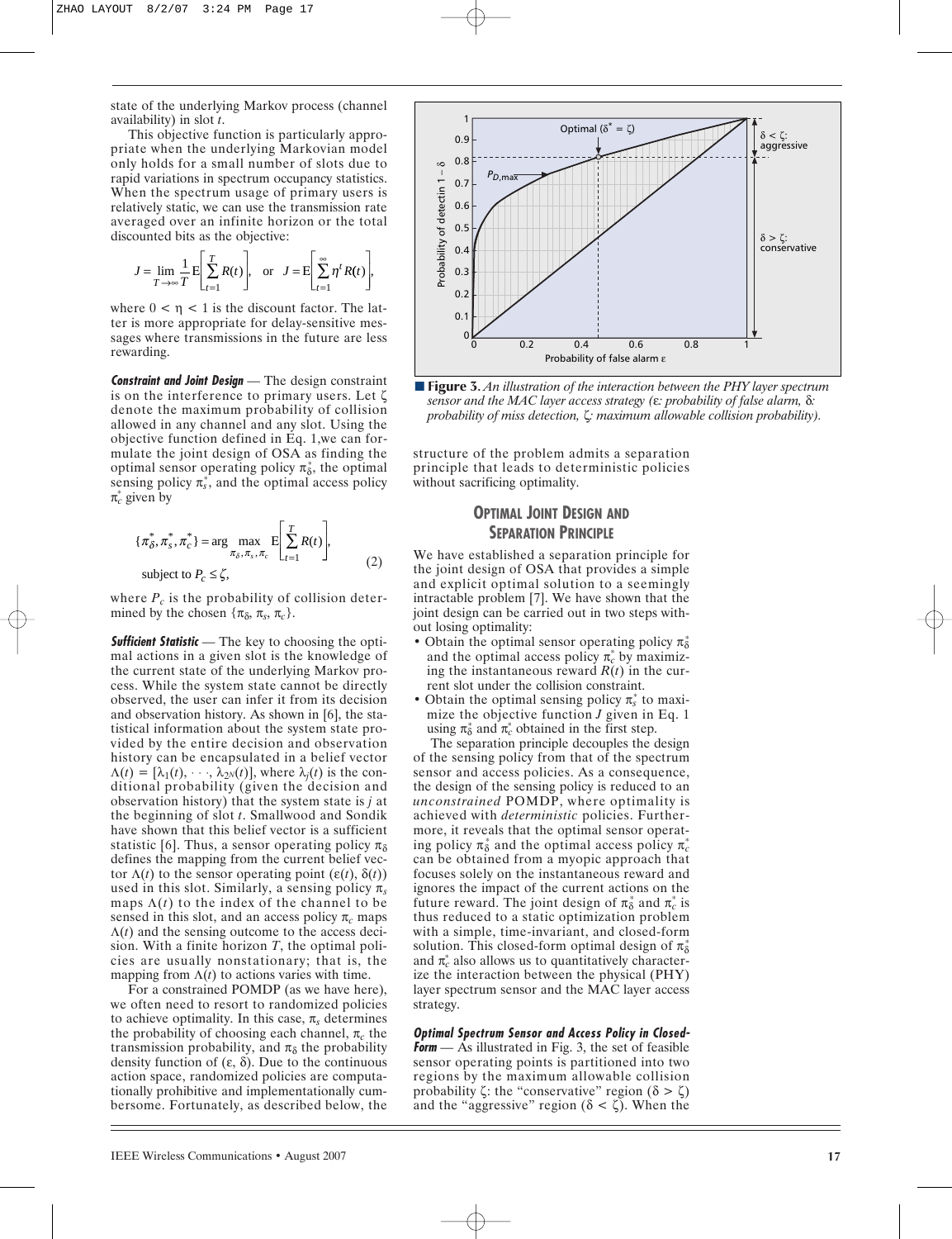The alternative to a foresighted planning is the myopic approach that aims solely at maximizing the immediate reward. As revealed by the separation principle, the myopic approach to the design of the spectrum sensor and the access policy leads to the optimal solution.

sensor operates at  $\delta > \zeta$ , there is a high chance that a busy channel is detected as idle. This suggests that the access policy should be conservative to ensure that the collision probability is capped below ζ. Indeed, as shown in [7], when the channel is detected as busy, the user should always refrain from transmission; even when the channel is detected as available, it should only transmit with probability  $\zeta/\delta$  < 1.

On the other hand, in the region where  $\delta$  < ζ, false alarms are more likely to happen. To reduce overlooked opportunities, the user should adopt an aggressive access policy: when the channel is detected as available, always transmit; even when the channel is detected as busy, still transmit with probability  $(\zeta - \delta)/(1 - \delta) > 0$ .

When the sensor operates at  $\delta = \zeta$ , the optimal access policy simply trusts the sensor: access if and only if the channel is detected as available. In other words, the access policy does not need to be conservative or aggressive to balance the occurrence of false alarms and miss detections. Note that at this point the access policy becomes deterministic. Interestingly, the optimal joint design of OSA defined in Eq. 2 requires that the sensor operate at this transition point  $\delta^*$  $= \zeta$  on the best ROC curve  $P_{D,\text{max}}$  in each slot, independent of the belief vector [7]. As a consequence, the optimal policies  $\pi_{\delta}^{*}, \pi_{s}^{*}, \pi_{c}^{*}$  are all deterministic.

The separation principle allows us to obtain, in closed form, the optimal access policy for any feasible spectrum sensor, as well as the optimal joint design. Extensions of the separation principle to the multichannel sensing case can be found in [8].

**Low-Complexity Design of the Sensing Policy** — We consider now the optimal sensing policy. This is a standard unconstrained POMDP to which solutions can be found in [6]. Our focus here is complexity reduction by exploiting the underlying structure of OSA.

An analysis given in [9] shows that the computational complexity of obtaining the optimal sensing policy is O(*NT*), which grows *exponentially* with the horizon length *T*. The complexity mainly comes from the dimension  $2<sup>N</sup>$  of the sufficient statistic Λ, the foresighted planning for maximizing the overall throughput, and the continuously growing observation history. To achieve a favorable trade-off between optimality and complexity, we explore the possibility of circumventing each of these three sources of high complexity.

It has been shown in [10] that when channels evolve independently, we can find a sufficient statistic whose dimension grows linearly instead of exponentially with the number *N* of channels. Specifically, let  $\Omega = [\omega_1, \dots, \omega_N]$ , where  $\omega_i$  is the (marginal) conditional probability that channel *i* is available at the beginning of a slot.  $Ω$  is a sufficient statistic if the channels are independent. This result points to the possibility of significantly reducing the computation and storage complexity of the optimal sensing policy.

The alternative to foresighted planning is the myopic approach that aims solely at maximizing the immediate reward. As revealed by the separation principle, a myopic approach to the design of the spectrum sensor and access policy leads to the optimal solution. A myopic sensing policy, unfortunately, is generally suboptimal. An interesting finding is that when channels evolve as independent and identical Markov processes, a myopic approach is also optimal for the design of the sensing policy; we no longer need to trade immediate spectrum access for spectrum occupancy information [11]. Furthermore, a myopic sensing policy has a simple structure; selecting channels in each slot is reduced to a counting procedure. The secondary user only needs to set up pointers indicating the channels to which the last visits occurred most recently or the longest time ago [11].

The key to truncating the observation history without decimating performance is to exploit the *mixing time* of the underlying Markov process [9]. The mixing time quantifies how long it takes for the Markov process to approach its stationary distribution. When the Markovian dynamics of the spectrum occupancy have a mixing time of *M*, sensing outcomes obtained more than *M* slots ago provide little information on the current channel state. We can thus truncate the observation history to *M* slots, and the sufficient statistic  $\Omega$  takes only a small number of values. Thus, the computational complexity of the optimal sensing policy is reduced from  $\mathcal{O}(N^T)$  to  $\mathcal{O}(N^M T)$ , which is linear, rather than exponential, in the horizon length *T*. More important, this result suggests a systematic way of trading off performance with complexity by choosing an appropriate truncation parameter *M*.

## **OPEN PROBLEMS**

The decision-theoretic framework presented here captures the fundamental design trade-offs in OSA: false alarms vs. miss detections of the spectrum sensor, aggressiveness vs. conservativeness of the access policy, and gaining spectrum access vs. gaining spectrum information in the sensing strategy. Many problems in both fundamental theories and practical implementations, however, remain open.

## **THEORETICAL ASPECTS**

We have assumed that the transition probabilities of the underlying Markov process that models spectrum occupancy are known or have been learned accurately. Simulation results suggest that OSA design under this POMDP framework is robust to model mismatch [7]. OSA with an unknown Markov model is an interesting yet nontrivial problem. With an unknown model, a secondary user learns a good policy by comparing the observation and action trajectories under different policies and correlating rewards with actions. Formulations and algorithms for POMDP with an unknown model exist in the literature [12]. They provide useful tools for solving this problem.

The results on the low-complexity design of the sensing policy apply only to independent channels. Generalizations to systems consisting of dependent channels remain open. Furthermore, the robustness of the optimal design to mismatched and time-varying spectrum occupancy models needs in-depth investigation. Answers to these questions will establish the fundamental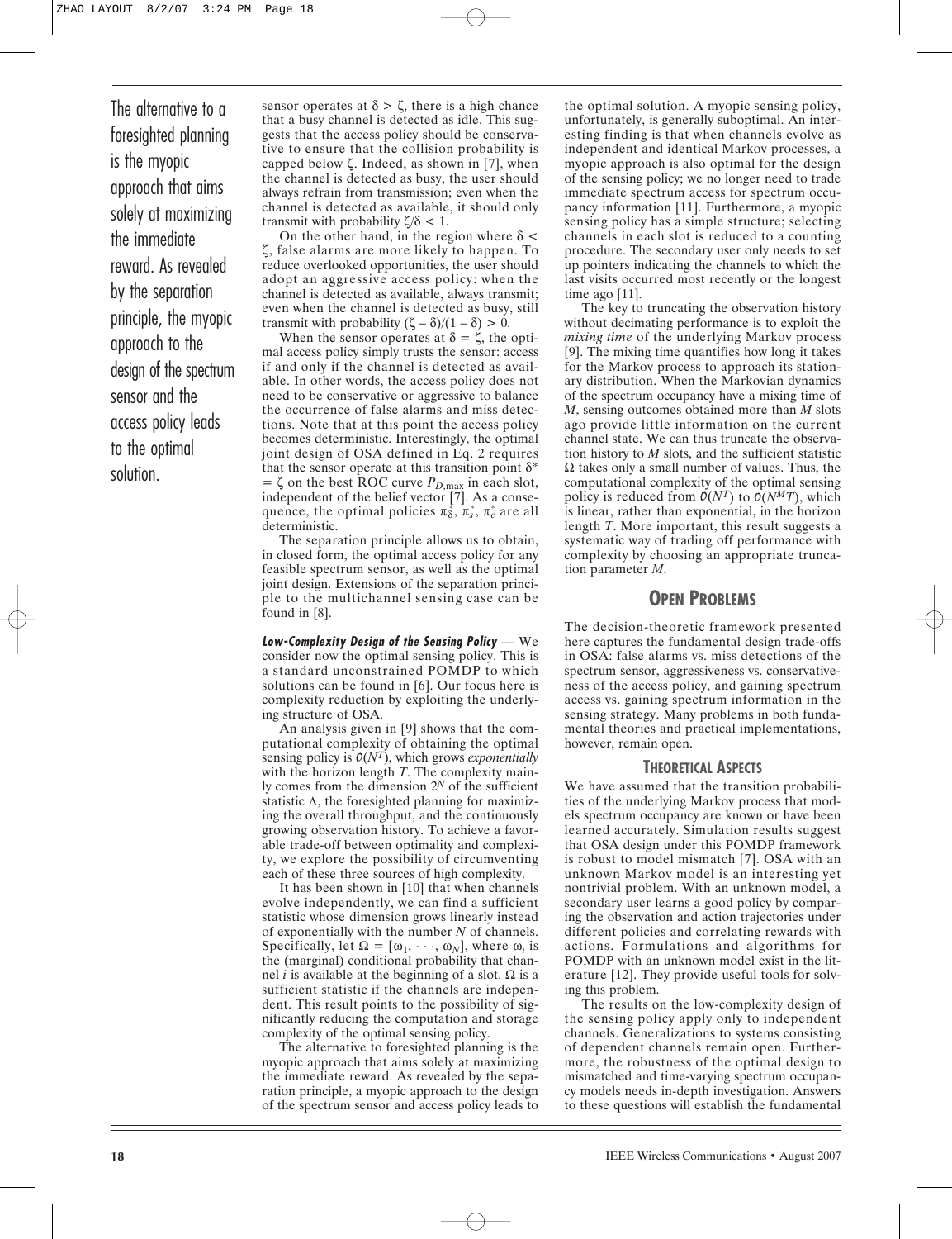trade-off across optimality, complexity, and robustness of this framework.

Energy constraints can further enrich the problem. The cost in each slot consists of the energy consumed in both sensing and transmission over fading channels. The design objective is to maximize the number of bits transmitted during the battery lifetime of a user subject to a constraint on the probability of collision. Under the energy constraint, the user may choose not to transmit when the available channel suffers from severe fading, leading to protocols that are opportunistic in both time and spectrum. The user may even skip sensing when the current belief vector indicates that no channel is likely to be available. Preliminary results on energy-constrained OSA in a fading environment can be found in [13].

Also of interest are cooperating schemes where secondary users sense and share partial spectrum maps [14]. Challenges here include characterization of the overhead associated with cooperation and the design of optimal policies.

## **PROTOCOL IMPLEMENTATION ASPECTS**

We have not considered protocol implementation specifics in a general multihop ad hoc network with competing secondary users. In a general network the state of spectrum occupancy can be location-dependent; a channel available at a transmitter may not be available at the corresponding receiver. Furthermore, the ability to deal with hidden and exposed terminals and collisions among secondary users is crucial to the efficiency of OSA. Transceiver synchronization is also an important issue. In the presence of collisions and sensing errors, ensuring that a secondary user and its intended receiver hop synchronously in the spectrum with minimal control message exchange is a challenge not present in conventional MAC design.

An initial attempt at addressing the above issues can be found in [10]. Many questions, however, remain unanswered. How can we further reduce collisions among secondary users caused by hidden terminals and wasted spectrum opportunities caused by exposed terminals? Are classic collision avoidance schemes such as busy tone and dual busy tone feasible for OSA where we may not have a dedicated channel for the transmission of busy tones? What is the optimal power control for multihop ad hoc OSA networks? Since power control determines the area within which primary users may be affected by a particular secondary user, how do we choose the transmission power of secondary users based on that of primary users? How do the maximum allowable collision probability, channel fading, and sensing errors affect power control? Existing techniques for conventional ad hoc networks may inspire new ideas to address these unique challenges in OSA.

## **CONCLUDING REMARKS**

In this article we have outlined some of the technical challenges of OSA and made an initial attempt at establishing a theoretical framework within which these challenges can be systematically and collectively addressed. We conclude this article with a brief overview of strategic applications envisioned for OSA, and exciting research activities in the communications and networking communities. The former sketches some of the many promises of OSA, the latter our engineers' answers to whether these promises will be fulfilled.

## **POTENTIAL APPLICATIONS**

Both commercial and military applications of OSA have been envisioned. Consider, for example, sensor networks deployed for carbon monoxide or traffic monitoring in metropolitan areas, opportunistic WiFi users at airports, or military units penetrating deep in tounknown territory.

OSA presents an attractive approach to rapid deployment crucial to applications for disaster relief and emergency response. As an example, consider a disaster relief scenario where multiple rescue teams from different agencies and states may come together. The composition of such teams is likely to dynamically change through the course of the rescue effort. A related example is that of a multination coalition force that may be involved in full-scale military operations, peacekeeping, and humanitarian relief operations in spatially contiguous areas. Such a force will probably rely on multiple sensor networks, some of which may be deployed as needed, to provide actionable intelligence. When the tempo of operations is high, it would be difficult and, even if possible, wasteful, to pre-allocate spectrum resources to the various actors and agents.

Tactical wireless networks are closed-loop systems with delay, partial models, and inaccurate knowledge of various parameters. As a consequence, they fall naturally under the purview of partially observable Markov decision processes we have discussed. Elements of the network must sense, decide, and actuate. For such a complex combat system with heavy traffic, large scale, and heterogenous wireless devices, OSA may be the key to integrated sensing, communication, and actuation.

## **RELATED WORK**

In this article we have mainly focused on the exploitation of temporal spectrum opportunities resulting from the bursty traffic of primary users. There is also a growing body of literature focusing on spatial spectrum opportunities that are static or slowly varying in time. Example applications include the reuse of certain TV bands that are not used for TV broadcast in a particular region. Due to the slow temporal variation of spectrum occupancy, opportunity identification is not as critical a component in this class of applications, and existing work along this line often assumes perfect knowledge of spectrum opportunities in the whole spectrum at any location.

At the physical layer, opportunity identification in the presence of fading and noise uncertainties has been studied [15]. Cognitive radio, the physical platform of OSA, has also received increasing attention recently. Spectrum monitoring testbeds [2] and cognitive radio prototypes [16] are being developed by researchers from both academia and industry. They validate the feasibility and practical value of theoretical Both commercial and military applications of OSA have been envisioned. Consider, for example, sensor networks deployed for carbon monoxide or traffic monitoring in metropolitan areas, opportunistic WiFi users at airports, or military units penetrating deep in an unknown territory.